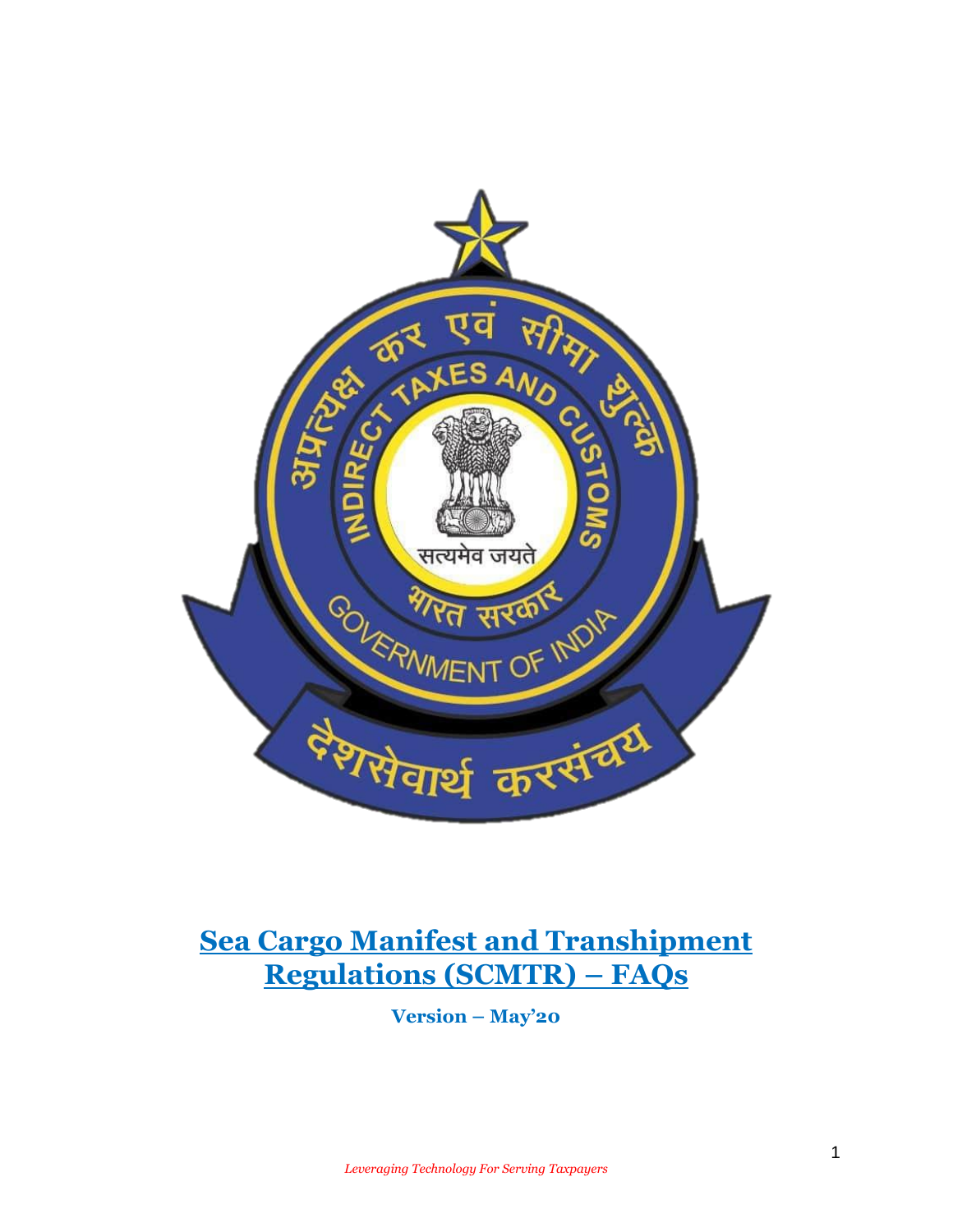# Table of Content:

| S.No.            | <b>Details</b>                                                                                                                                                                             | Page No.                  |
|------------------|--------------------------------------------------------------------------------------------------------------------------------------------------------------------------------------------|---------------------------|
| 1                | What is Sea Cargo Manifest and Transhipment Regulations (SCMTR),<br>2018?                                                                                                                  | <u>6</u>                  |
| $\overline{2}$   | Who are the stakeholders obligated to register and operate under the new<br>regulations?                                                                                                   | $6\overline{6}$           |
| $\boldsymbol{3}$ | Is the SCMTR application required to be filed by the stakeholders<br>separately for each location they operate from?                                                                       | $6\overline{6}$           |
| 4                | If I am already registered with ICEGATE and have an ICEGATE ID, do I<br>still need to apply afresh for SCMTR, 2018?                                                                        | $6\overline{6}$           |
| 5                | How do I know the status of my application?                                                                                                                                                | $\overline{Z}$            |
| 6                | Who will approve my application?                                                                                                                                                           | $\overline{Z}$            |
| 7                | Is approval of Customs officer is required for registration of all the<br>stakeholders? Are there any additional requirements like Bond/BG for<br>registering/operating under SCMTR, 2018? | Z                         |
| 8                | Will the Indian offices of the foreign Shipping Lines be registered as<br><b>Authorised Sea Carrier?</b>                                                                                   | 8                         |
| 9                | If a user is already registered on ICEGATE as a shipping agent does he need<br>a new registration as a shipping line to operate as Authorised Sea Carrier?                                 | 8                         |
| 10               | Does the Authorized Sea Agent (ASA) also include the Console Agents?<br>What is the role of the Console Agents under the new regulations?                                                  | 8                         |
| 11               | What should be entered in "Doc. Type" field under page "Supporting<br>Documents" during registration?                                                                                      | 8                         |
| 12               | Who will receive the OTP code for verification: Master or Authorised User<br>during the registration process?                                                                              | $\overline{9}$            |
| 13               | Can I amend my application post submission?                                                                                                                                                | <u>10</u>                 |
| 14               | What are all the Manifests/Messages to be filed under SCMTR, 2018 and<br>who is responsible for filing them?                                                                               | 10                        |
| 15               | What is the Electronic format and the structure of the manifest messages?                                                                                                                  | $\mathbf{\underline{11}}$ |
| 16               | What is the mechanism or mode for submission of the declarations under<br>SCMTR 2018 by various stakeholders?                                                                              | $\underline{11}$          |
| 17               | Do I get an acknowledgement on successful filing of declaration?                                                                                                                           | $\mathbf{\underline{11}}$ |
| 18               | What are the different types of validations by the Customs System for the<br>submitted declarations? Is there a reference list for the various possible<br>errors?                         | $\underline{11}$          |
| 19               | What is Arrival Manifest?                                                                                                                                                                  | $\overline{\mathbf{11}}$  |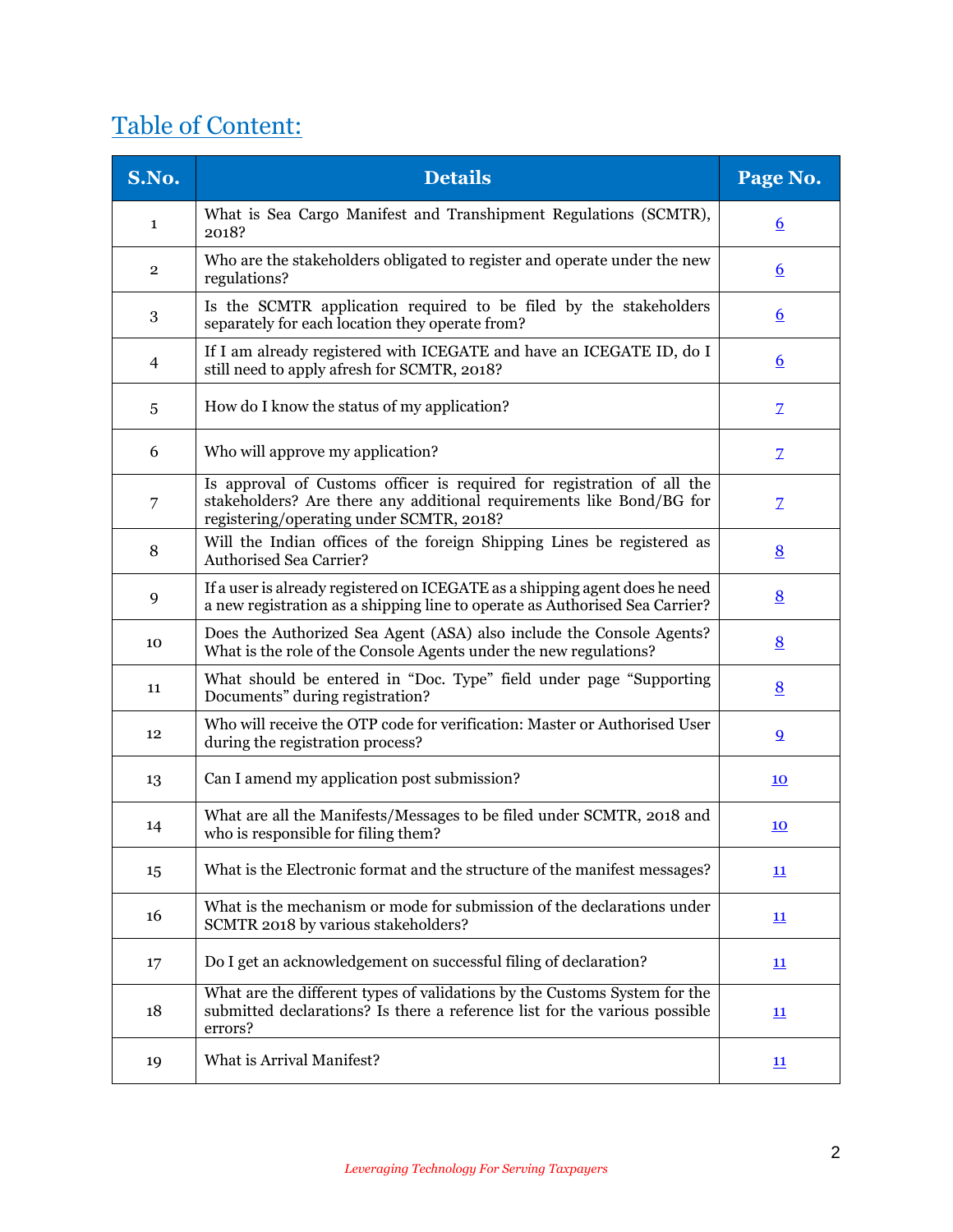| 20 | What are the timelines for filing Sea Arrival Manifest (SAM)?                                                                                                   | 12               |
|----|-----------------------------------------------------------------------------------------------------------------------------------------------------------------|------------------|
| 21 | What is the first step in the process of filing an arrival manifest?                                                                                            | <u>12</u>        |
| 22 | Once the VCN is available, will the arrival/departure manifest be required<br>to be filed by the Authorised Sea Carrier as a single event?                      | 12               |
| 23 | What is CIN and how is it generated?                                                                                                                            | <u>12</u>        |
| 24 | What is Departure Manifest?                                                                                                                                     | 13               |
| 25 | What are the timelines for filing Sea Departure Manifest (SDM)? What is<br>meant by Sea Departure Notification (SDN)?                                           | 13               |
| 26 | What are the list of messages involved in Arrival and Departure Manifest<br>filing?                                                                             | 13               |
| 27 | Can the declarations (SAM and SDM) be amended after filing? What are<br>the timelines for the same?                                                             | 13               |
| 28 | What will happen if declaration is not provided to Customs within<br>prescribed timelines?                                                                      | <u>14</u>        |
| 29 | Do I need to declare details pertaining to empty containers in my manifest?                                                                                     | 14               |
| 30 | What is CSN and who can file it?                                                                                                                                | <u>14</u>        |
| 31 | Once the CSNs are filed by the respective parties, who will be responsible<br>to file the arrival manifest?                                                     | 14               |
| 32 | Where can I find the guidelines and technical document on the Cargo<br>Summary Notification and the Arrival Manifest?                                           | <u>14</u>        |
| 33 | Can the CSN be filed only by the other notified parties like freight<br>forwarder or consolidator?                                                              | <u>14</u>        |
| 34 | Can I get an illustration on arrival reporting under SCMTR, 2018 which<br>comprises of one freight forwarders and one vessel operator?                          | 15               |
| 35 | In case of the same information being furnished by different stakeholders,<br>say a freight forwarder and the vessel operator, which one will be<br>considered? | $15\phantom{.0}$ |
| 36 | Is CSN filing by freight forwarders or consolidators a mandatory<br>requirement for filing the Arrival Manifest?                                                | <b>15</b>        |
| 37 | Who will file declarations in case the vessel is being operated by different<br>slot operators under a "vessel sharing agreement"?                              | <b>15</b>        |
| 38 | What is Transhipment under Regulation 7?                                                                                                                        | 15               |
| 39 | Who is a Transhipper? What are the responsibilities of a Transhipper?                                                                                           | <u>16</u>        |
| 40 | If an entity is working as a Custodian as well as a Transhipper, does the<br>entity need to take multiple registrations?                                        | <u>16</u>        |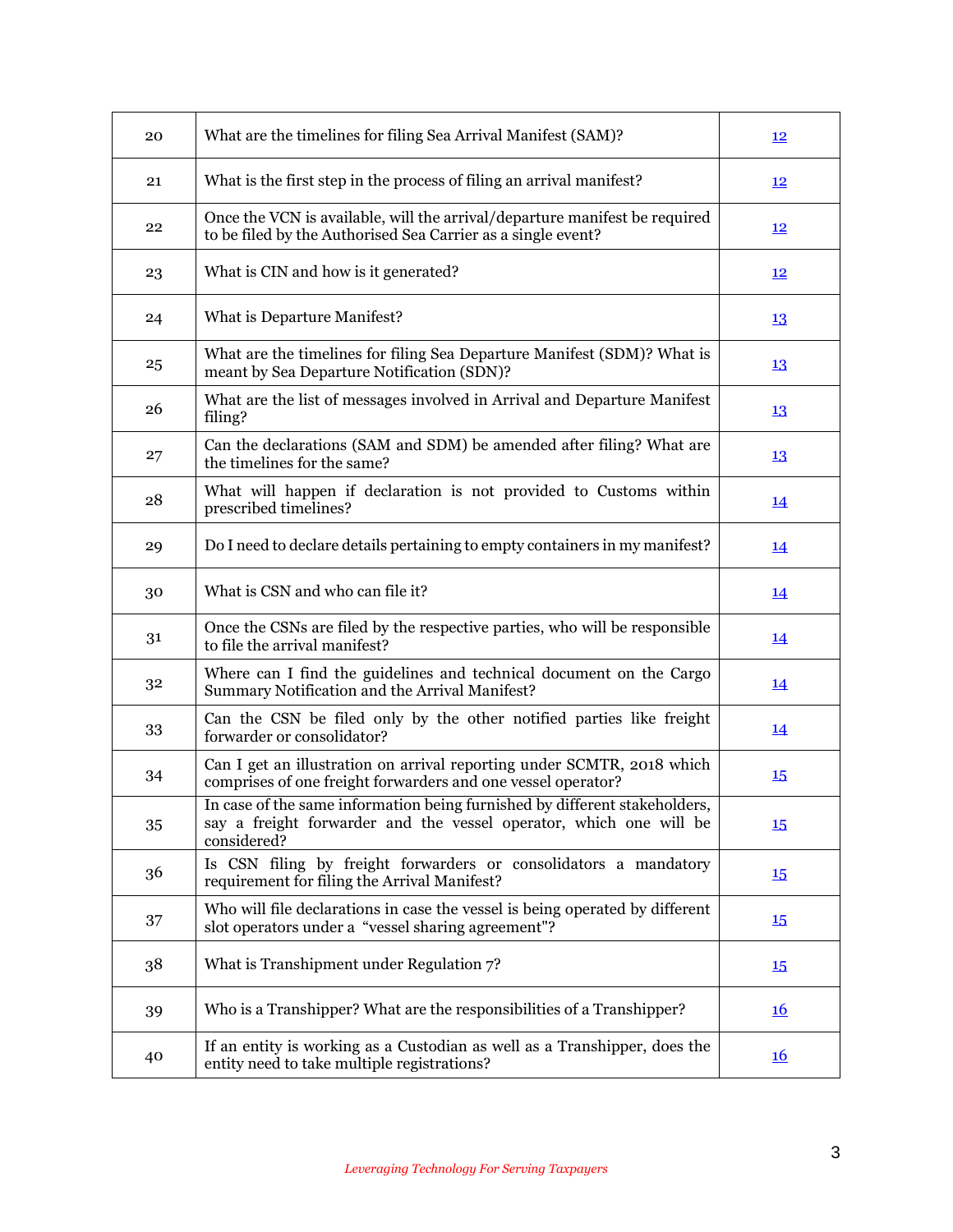| 41 | What is the procedure for transhipment of goods?                                                                                                                                                              | <b>16</b> |
|----|---------------------------------------------------------------------------------------------------------------------------------------------------------------------------------------------------------------|-----------|
| 42 | When CIM is required to be filed?                                                                                                                                                                             | <u>16</u> |
| 43 | Do the stakeholders need to provide the entire data afresh in subsequent<br>transhipments or the information provided in the manifest covering the<br>earlier leg of the cargo movement can be referenced to? | <u>16</u> |
| 44 | Is there requirement of executing a fresh bond for carrying imported of<br>export goods during in-land movement?                                                                                              | <u>16</u> |
| 45 | What are the responsibilities of an Authorised carrier in case of<br>transshipment of goods?                                                                                                                  | 17        |
| 46 | What are other declarations to be filed to comply with the requirements<br>under SCMTR?                                                                                                                       | 17        |
| 47 | Is there any field in the Manifest for identification of cargo pertaining to<br>AEO importer/exporter?                                                                                                        | <u>17</u> |
| 48 | Is there any relaxation for AEO status holders operating as an entity under<br>SCMTR?                                                                                                                         | 17        |
| 49 | Is there any simple data entry tool/utility available to prepare the<br>declarations in the specified format?                                                                                                 | <u>17</u> |
| 50 | Is there any helpline available for resolution of queries or technical issues<br>faced during registration or filing?                                                                                         | <u>18</u> |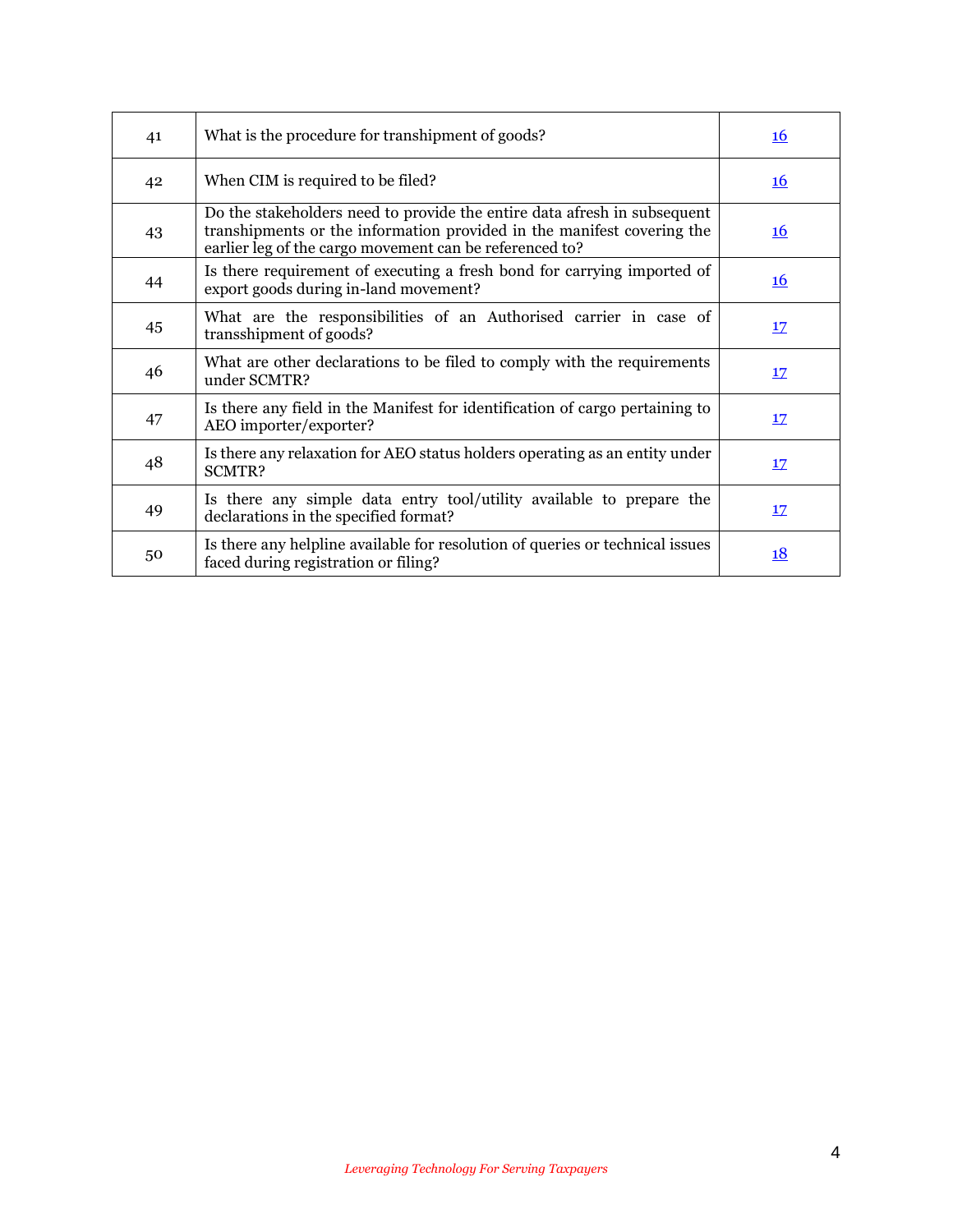# Acronyms used in this FAQ:

| S.No.          | <b>Acronym</b> | <b>Full Form</b>                                |
|----------------|----------------|-------------------------------------------------|
| $\mathbf{1}$   | <b>ACU</b>     | Authorised Custodian                            |
| $\overline{2}$ | <b>AEO</b>     | Authorized Economic Operator                    |
| 3              | <b>ANC</b>     | Authorized other Notified Sea Carriers          |
| $\overline{4}$ | <b>AR</b>      | Arrival                                         |
| 5              | <b>ASA</b>     | Authorised Sea Agent                            |
| 6              | <b>ASC</b>     | <b>Authorised Sea Carriers</b>                  |
| 7              | <b>ATP</b>     | Authorised Transhippers                         |
| 8              | $\mathbf{BL}$  | <b>Bill</b> of lading                           |
| 9              | <b>CFS</b>     | <b>Container Freight Station</b>                |
| 10             | CIM            | <b>Customs Inland Manifest</b>                  |
| 11             | <b>CIN</b>     | <b>Cargo Identification Number</b>              |
| 12             | <b>CSN</b>     | <b>Cargo Summary Notification</b>               |
| 13             | DP             | Departure                                       |
| 14             | ICD            | <b>Inland Container Depot</b>                   |
| 15             | <b>MCIN</b>    | Master Cargo Identification Number              |
| 16             | <b>MIG</b>     | <b>Message Implementation Guidelines</b>        |
| 17             | <b>NVOCC</b>   | Non-Vessel Operating Container Carrier          |
| 18             | <b>PCIN</b>    | Primary Cargo Identification Number             |
| 19             | <b>SAA</b>     | Sea Arrival Manifest Filing - Amendment         |
| 20             | <b>SAM</b>     | Sea Arrival Manifest                            |
| 21             | SB             | Shipping Bill                                   |
| 22             | <b>SCMTR</b>   | Sea Cargo Manifest and Transhipment Regulations |
| 23             | <b>SDA</b>     | Sea Departure Manifest Amendment Filing         |
| 24             | <b>SDM</b>     | Sea Departure Manifest                          |
| 25             | <b>SDN</b>     | Sea Departure Notification- Acknowledgment      |
| 26             | <b>SF</b>      | Stuffing                                        |
| 27             | <b>SMTP</b>    | Simple Mail Transfer Protocol                   |
| 28             | <b>ST</b>      | Stripping                                       |
| 29             | <b>VCN</b>     | Voyage Call Number                              |
| 30             | <b>VOA</b>     | <b>Vessel Operator</b>                          |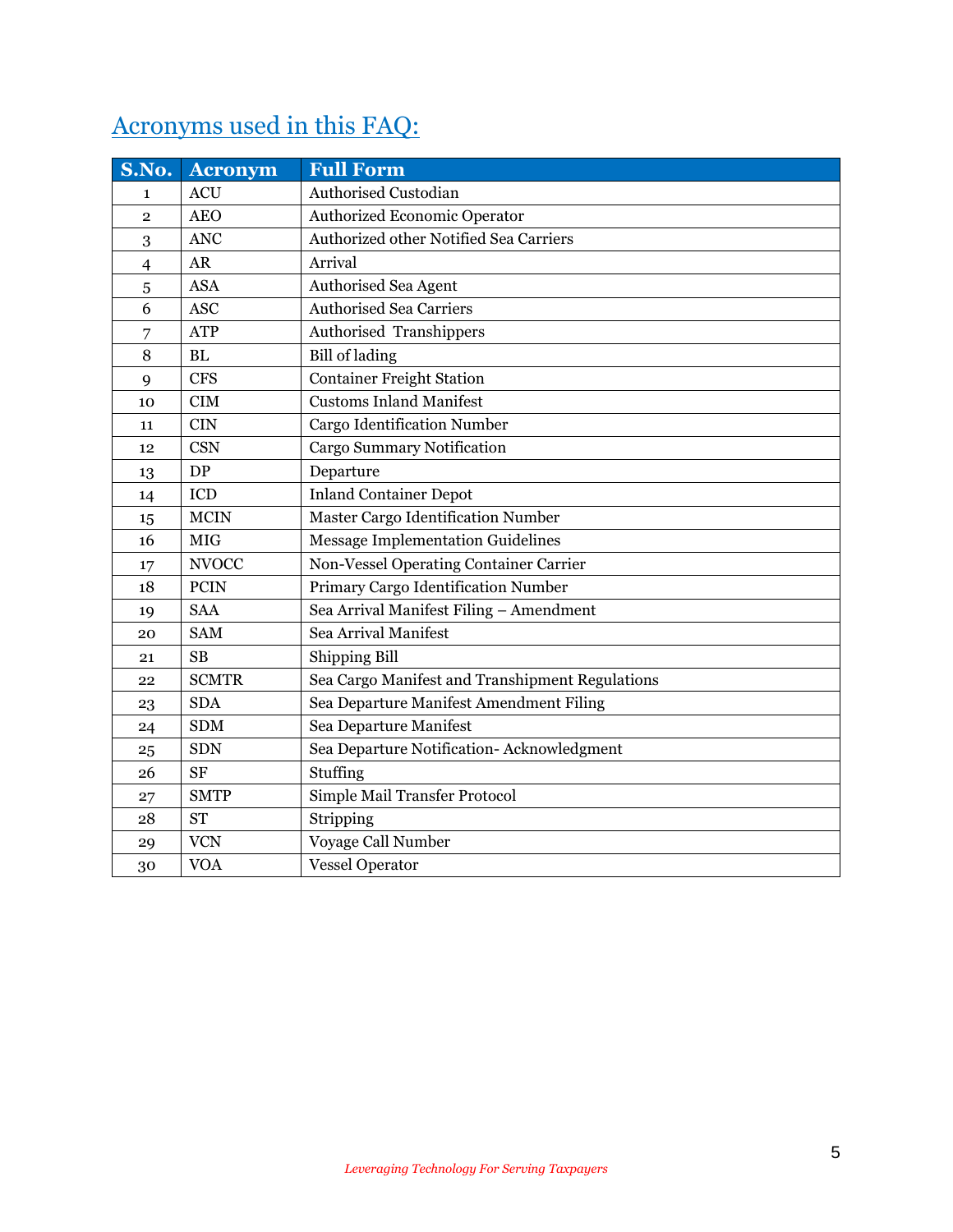## <span id="page-5-0"></span>Q1. What is Sea Cargo Manifest and Transhipment Regulations (SCMTR), 2018?

The Sea Cargo Manifest and Transhipment Regulations (SCMTR), 2018 have been issued under statutory provisions of the Customs Act, 1962. The regulations seek to bring about transparency, predictability of movement, advance collection of information for expeditious clearance.

This Regulations supersedes the earlier regulations viz. Import Manifest (Vessels) Regulations, 1971 and Export Manifest (Vessels) Regulation, 1976. The new Regulations stipulate for advance notice by authorized carriers for goods arriving in or being exported out of India through gateway sea ports. It stipulates the obligations, roles and responsibilities for the various stakeholders involved in movement of customs cargo.

Details of SCMTR Notification are available on <https://www.cbic.gov.in/>

<span id="page-5-1"></span>Q2. Who are the stakeholders obligated to register and operate under the new regulations?

As per details in Message Implementation Guide, following stakeholders would require registration,-

- 1) Authorised Sea Carrier (Including Shipping line)
- 2) Authorised Sea Agent (Steamer/ Shipping Agent)
- 3) Authorised Carrier (Transhipper and other notified carriers)
- 4) Terminal Operator
- 5) Custodian

## <span id="page-5-2"></span>Q3. Is the SCMTR application required to be filed by the stakeholders separately for each location they operate from?

Only one registration needs to be taken for one entity for each of its type of operation (ASC/ASA/ATP etc.). The application will be filed only by the master entity and will be available only in its login for viewing or amending. While the port of registration will have to be specified in the application form for the purpose of its approval by Customs, the entity will be free to operate from any other port in that entity type. Each of the branch offices can get separate ICEGATE ID as a child user of the Master entity. Master applicant specifically gives branch office details in his SCMTR application.

## <span id="page-5-3"></span>Q4. If I am already registered with ICEGATE and have an ICEGATE ID, do I still need to apply afresh for SCMTR, 2018?

In order to comply with the new regulations, a separate online application has been made available with the ICEGATE login for all the concerned stakeholders.

Therefore, every stakeholder who is either obligated or intends to operate under the new Regulations shall submit registration application from his ICEGATE login.

To read more about the SCMTR, 2018 application process, refer to the technical guidance note and Application advisory available on<https://www.icegate.gov.in/SeaManifestRegulation.html>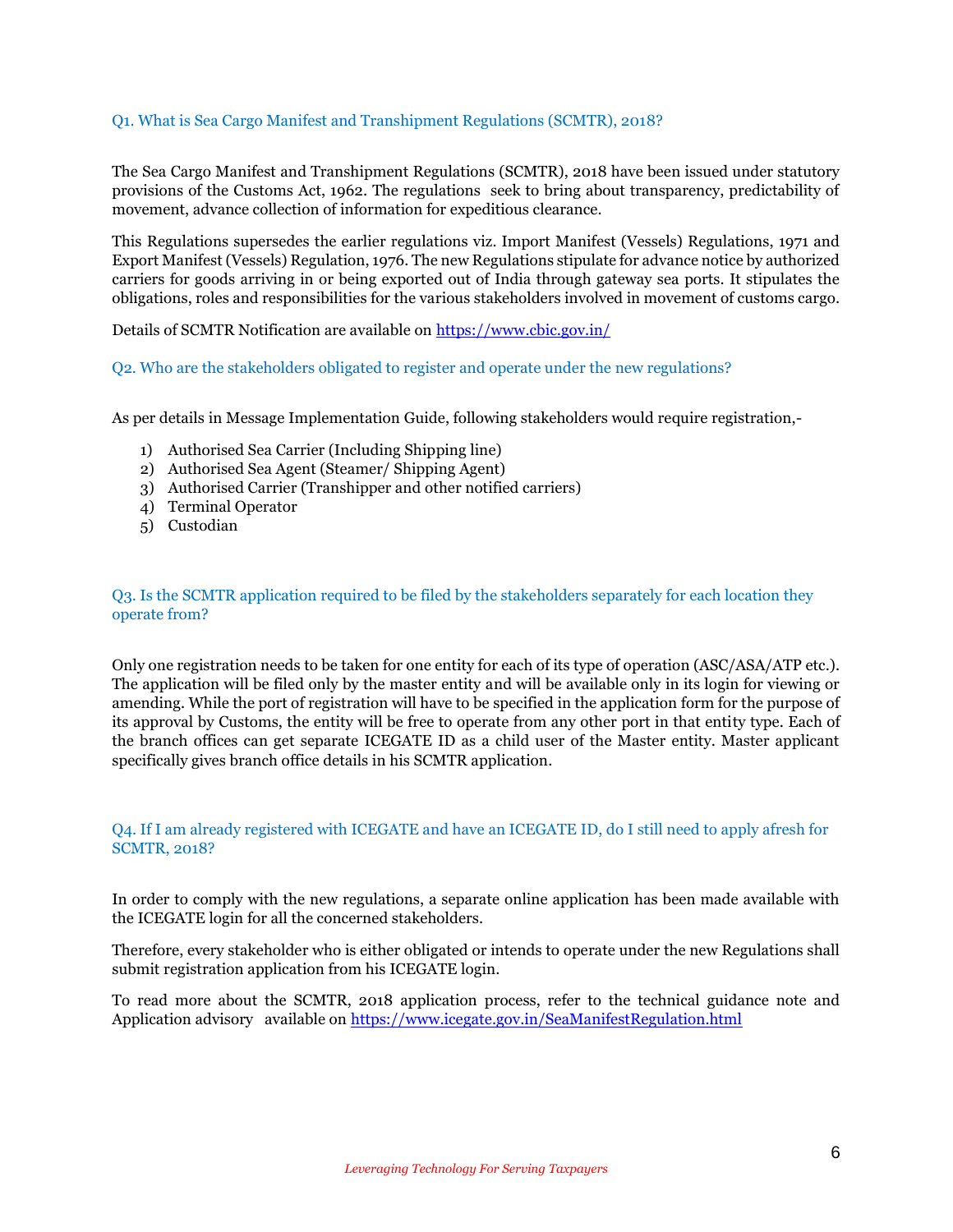## <span id="page-6-0"></span>Q5. How do I know the status of my application?

The status of the application (submitted/approved/rejected with error) will be available on the Dashboard provided under the login. In case of any error, the application be modified accordingly and resubmitted.

#### <span id="page-6-1"></span>Q6. Who will approve my application?

As per the new regulations, the application shall have to be approved by the Commissioner of Customs, or any officer delegated by him, at the port of registration chosen by the applicant at the time of filing application. The online application submitted by the applicant shall be transferred electronically to the approving officer at the port of registration who shall ordinarily approve or raise a query, the details of which will also be made available online on the Dashboard.

<span id="page-6-2"></span>Q7. Is approval of Customs officer is required for registration of all the stakeholders? Are there any additional requirements like Bond/BG for registering/operating under SCMTR, 2018?

| <b>Entity Type</b><br>(i)                       | <b>Description</b><br>(ii)                                | <b>Messages/Manifests</b><br>(iii)                                                                           | <b>Specific</b><br><b>Requirements for</b><br><b>Registration</b><br>(iv)                                                                            |
|-------------------------------------------------|-----------------------------------------------------------|--------------------------------------------------------------------------------------------------------------|------------------------------------------------------------------------------------------------------------------------------------------------------|
| ASC - Authorized<br>Sea Carriers                | Shipping<br>Lines<br>and<br><b>Shipping Agents</b>        | SAM, SDM, SEI, SDN                                                                                           |                                                                                                                                                      |
| <b>ANC</b><br>Other<br><b>Notified Carriers</b> | Freight<br>forwarders,<br><b>NVOCC</b>                    | <b>CSN</b>                                                                                                   | National Surety Bond<br>(Bond Code = 'SB') as<br>per Regulation 1A to be<br>registered in System<br>before<br>approval of<br>registration by officer |
| ATO - Authorized<br>Terminal<br>Operators       | Terminal Operators                                        | related<br>Vessel<br>messaged<br>(VCN,<br><b>VESPRO</b><br>$etc.$ ),<br>Container Loading/Landing<br>Reports | Auto Approval - No<br>requirement for officer<br>approval.                                                                                           |
| ACU - Authorized<br>Custodians                  | CFS/ICD/Port<br>Custodians                                | SF/ST, Actual<br>time<br>of<br>Arrival/Departure                                                             | Auto Approval - No<br>requirement for officer<br>approval.                                                                                           |
|                                                 |                                                           |                                                                                                              | Requirement first to<br>onboard<br><b>ICEGATE</b><br><b>MFTP</b>                                                                                     |
| $ATP - Authorized$<br>Transhippers              | Transhippers executing<br><b>TP</b><br>Bond<br>the<br>and | ASR, CIM-AR, CIM-DP                                                                                          |                                                                                                                                                      |

Different scenarios with respect to stakeholders type are explained in the table below:-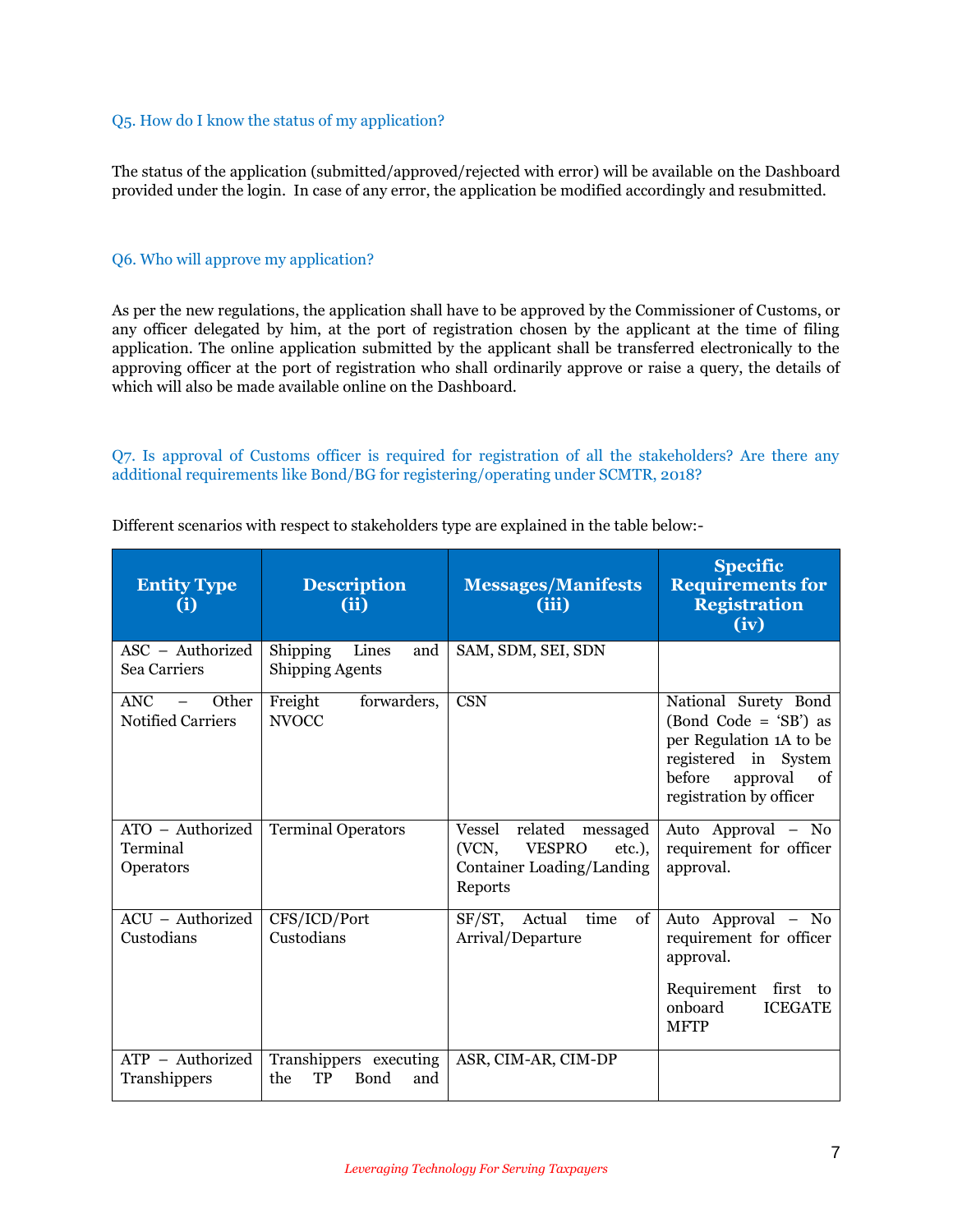| <b>Entity Type</b><br>(i) | <b>Description</b><br>(ii)                       | <b>Messages/Manifests</b><br>(iii) | <b>Specific</b><br><b>Requirements for</b><br><b>Registration</b><br>(iv) |
|---------------------------|--------------------------------------------------|------------------------------------|---------------------------------------------------------------------------|
|                           | responsible for the cargo<br>during transhipment |                                    |                                                                           |

## <span id="page-7-0"></span>Q8. Will the Indian offices of the foreign Shipping Lines be registered as Authorised Sea Carrier?

The Indian offices of the foreign shipping line may operate as Authorised Sea Carriers. Any agent employed by the Authorised Sea Carrier to act on his behalf shall be registered as Authorised Sea Agent.

## <span id="page-7-1"></span>Q9. If a user is already registered on ICEGATE as a shipping agent does he need a new registration as a shipping line to operate as Authorised Sea Carrier?

No, there is no requirement for a new ICEGATE registration as a Shipping Line in such cases.

If a user is already registered on ICEGATE as a shipping agent, he can apply as Authorized Sea Carrier in the SCMTR application directly using his existing ICEGATE login.

<span id="page-7-2"></span>Q10. Does the Authorized Sea Agent (ASA) also include the Console Agents? What is the role of the Console Agents under the new regulations?

The Console Agents/Freight Forwarders/Non-Vessel Operating Container Carrier (NVOCC) who intends to comply the provisions under SCMTR will have to apply under the category as ANC.

## <span id="page-7-3"></span>Q11. What should be entered in "Doc. Type" field under page "Supporting Documents" during registration?

Doc. type is a code to denote the type of document being uploaded on e-Sanchit.

List of all codes is available in the registration advisory and application form.

| <b>Code (To be)</b><br>entered in<br><b>the</b><br><b>Supporting</b><br><b>Document</b><br><b>Section</b> ) | <b>Code Name</b> | <b>Code description</b>                                             | <i><b>*Reference</b></i><br><b>Table</b> | <b>Associated</b><br><b>Code (To be)</b><br>entered in<br>the Section of<br>the Reference<br><b>Table</b> ) |
|-------------------------------------------------------------------------------------------------------------|------------------|---------------------------------------------------------------------|------------------------------------------|-------------------------------------------------------------------------------------------------------------|
| 380WB1                                                                                                      | Water Bill       | Proof of Water<br><b>Supply Connection</b>                          | P                                        | <b>WB</b>                                                                                                   |
| 380TB1                                                                                                      | Telephone Bill   | Proof of Landline<br>telephone or Post<br>Paid mobile<br>connection | P                                        | TB                                                                                                          |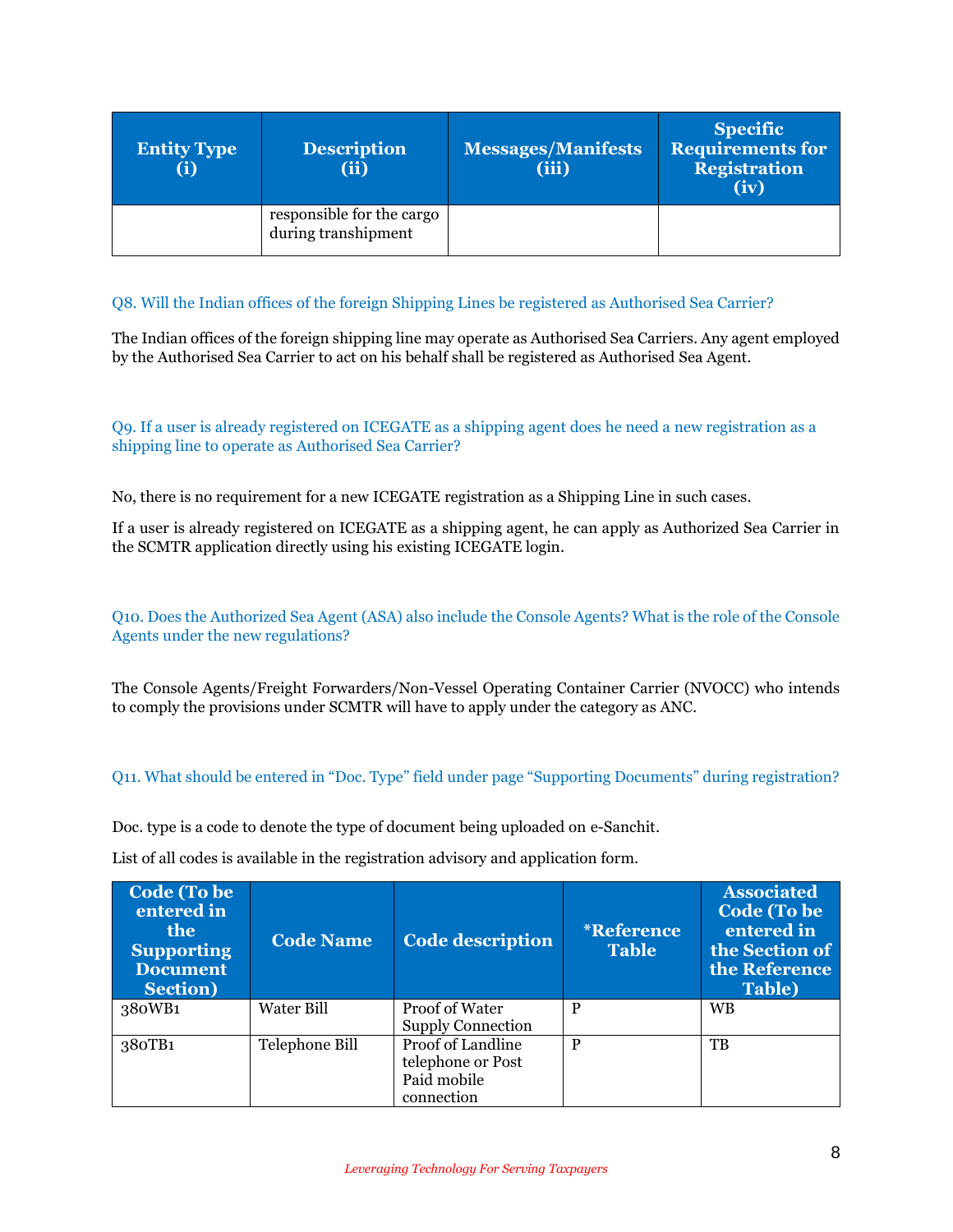| <b>Code (To be</b><br>entered in<br>the<br><b>Supporting</b><br><b>Document</b><br><b>Section</b> ) | <b>Code Name</b>                      | <b>Code</b> description                                                                                                                                          | <i><b>*Reference</b></i><br><b>Table</b> | <b>Associated</b><br><b>Code (To be</b><br>entered in<br>the Section of<br>the Reference<br>Table) |
|-----------------------------------------------------------------------------------------------------|---------------------------------------|------------------------------------------------------------------------------------------------------------------------------------------------------------------|------------------------------------------|----------------------------------------------------------------------------------------------------|
| 380EB1                                                                                              | <b>Electricity Bill</b>               | Proof of Power<br><b>Supply Connection</b>                                                                                                                       | $\mathbf{P}$                             | EB                                                                                                 |
| 102IT1                                                                                              | <b>Income Tax</b><br>Assessment Order | Scan of the copy or<br>the PDF file without<br>the password                                                                                                      | $\overline{P}$                           | <b>IT</b>                                                                                          |
| $380G\overline{B1}$                                                                                 | <b>Gas Connection</b><br>Bill         | Proof of Gas<br>Connection                                                                                                                                       | $\overline{P}$                           | $\overline{GB}$                                                                                    |
| 101EC1                                                                                              | Election<br>Commission<br>Photo Id    | <b>ID</b> card of Registered<br>Voter issued by the<br><b>Election Commission</b>                                                                                | $\overline{P}$                           | EC                                                                                                 |
| 101AA1                                                                                              | Aadhaar Id (Uid)                      | Scan of hardcopy or<br>e-Aadhaar generated<br>from the UIDAI<br>Website.                                                                                         | $\overline{P}$                           | AA                                                                                                 |
| 149RA1                                                                                              | <b>Rental Agreement</b>               | Current/Valid Rental<br>agreement                                                                                                                                | $\overline{P}$                           | <b>RA</b>                                                                                          |
| 149RA1                                                                                              | Photo Passbook                        | Scan of the First Page<br>of the passbook of<br>running bank account<br>(of a Scheduled<br>Public Sector Bank)<br>with photo stamped<br>by the Branch<br>Manager | $\overline{P}$                           | PB                                                                                                 |
| 039PP1                                                                                              | Valid Passport                        | Scan of the front and<br>back of Valid passport                                                                                                                  | $\overline{P}$                           | PP                                                                                                 |
| 022CO1                                                                                              | SelfDeclaration<br>on Customs Cases   | Document/message<br>providing declaration<br>on the status of cases<br>booked under<br>Chapter XVI of the<br>Customs Act.                                        | M                                        | CO                                                                                                 |

\* Details of Reference Table to be given under the column "Section" in the supporting table Tab on the registration form. It represents the code of the section to which the uploaded document pertains. For Entity Information the section code is – M, for Authorised Operations – O and for Authorised Persons – P.

<span id="page-8-0"></span>Q12. Who will receive the OTP code for verification: Master or Authorised User during the registration process?

The OTP for verification purpose will be sent to Master's Email id and mobile number mentioned in the entity information.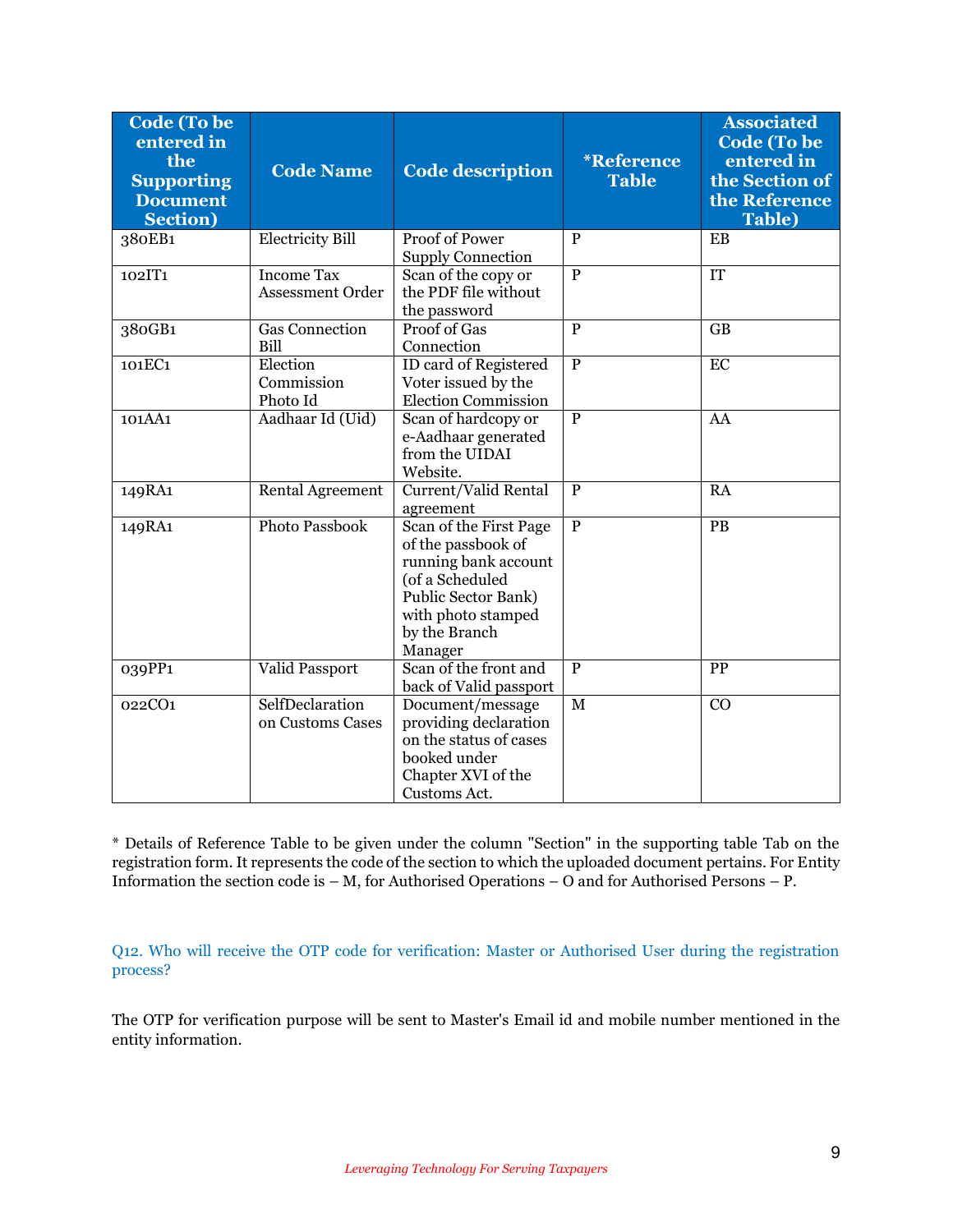## <span id="page-9-0"></span>Q13. Can I amend my application post submission?

The applicant can edit or modify the details in submitted application if the same has not been approved by the officer concerned.

In case officer has already approved the submitted application for registration, the applicant can submit amendment for the already approved details.

<span id="page-9-1"></span>Q14. What are all the Manifests/Messages to be filed under SCMTR, 2018 and who is responsible for filing them?

| <b>Reporting Event</b> | <b>Event Name</b>                       | <b>Filed By</b>                    | <b>Filing Event</b>                                                                                                                         |
|------------------------|-----------------------------------------|------------------------------------|---------------------------------------------------------------------------------------------------------------------------------------------|
| <b>VCN</b>             | Voyage Call Number                      | Terminal<br>Operator (ATO)         | Before Departure from last port of<br>call                                                                                                  |
| CSN(SCE/SCX/SCD/SCA)   | Cargo Summery<br>Notification           | NVOCC/ASC                          | Before Departure from last port of<br>call                                                                                                  |
| <b>SAM</b>             | Sea Arrival Manifets                    | ASC/ASA                            | Before Departure from last port of<br>call                                                                                                  |
| <b>SAA</b>             | Sea Arrival<br>Amendment                | $\overline{\text{ASC}/\text{ASA}}$ | Before Departure from last port of<br>call                                                                                                  |
| <b>SEI</b>             | Sea Entry Inwards                       | ASC/ASA                            | On Arrival at the Indian Port of<br>Call                                                                                                    |
| <b>ATE</b> (Arrival)   | <b>Actual Time of</b><br>Arrival        | Terminal<br>Operator (ATO)         | On Arrival at the Indian Port of<br>Call                                                                                                    |
| EI/EO                  |                                         | ASC/ASA                            | On Arrival at the Indian Port of<br>Call                                                                                                    |
| ELR(Equipment Landed)  | <b>Equipment Landed</b><br>on Arrival   | Terminal<br>Operator (ATO)         | On Arrival at the Indian Port of<br>Call                                                                                                    |
| <b>SDM</b>             | Sea Departure<br>Manifest               | ASC/ASA                            | Before Departure from the Indian<br>port of call                                                                                            |
| <b>SDA</b>             | Sea Departure<br>Amendment              | ASC/ASA                            | Before Departure from the Indian<br>port of call (without approval<br>before the departure<br>notification and with<br>approval afterwards) |
| ELR(Equipment Loaded)  | <b>Equipment Loaded</b><br>at Departure | Terminal<br>Operator (ATO)         | Before Departure from the Indian<br>port of call                                                                                            |
| ATE (Departure)        | <b>Actual Time of</b><br>Departure      | Terminal<br>Operator (ATO)         | After Departure from Indian Port<br>of Call                                                                                                 |
| <b>SDN</b>             | Sea Departure<br>Notification           | ASC/ASA                            | After Departure from Indian Port<br>of Call                                                                                                 |
| SF/ST                  | Stuffing/Stripping                      | Custodian                          | Stripping report generated after<br>filing Shipping Bill by custodian at<br><b>Export/Import Departure</b>                                  |
| <b>ASR</b>             | Allowed for<br><b>Shipment Request</b>  | Transhipper<br>(ATP)               | Before Departure from Port of Call                                                                                                          |
| AT/DT                  | Arrival/Departure<br>Time               | Custodian                          | Arrival & Departure Time by<br>custodian at Export/Import<br>Departure                                                                      |
| ${\rm DP}$             | <b>Export Departure</b>                 | Transhipper<br>(ATP)               | Departure Message for Goods by<br>transhipper at Gateway Port                                                                               |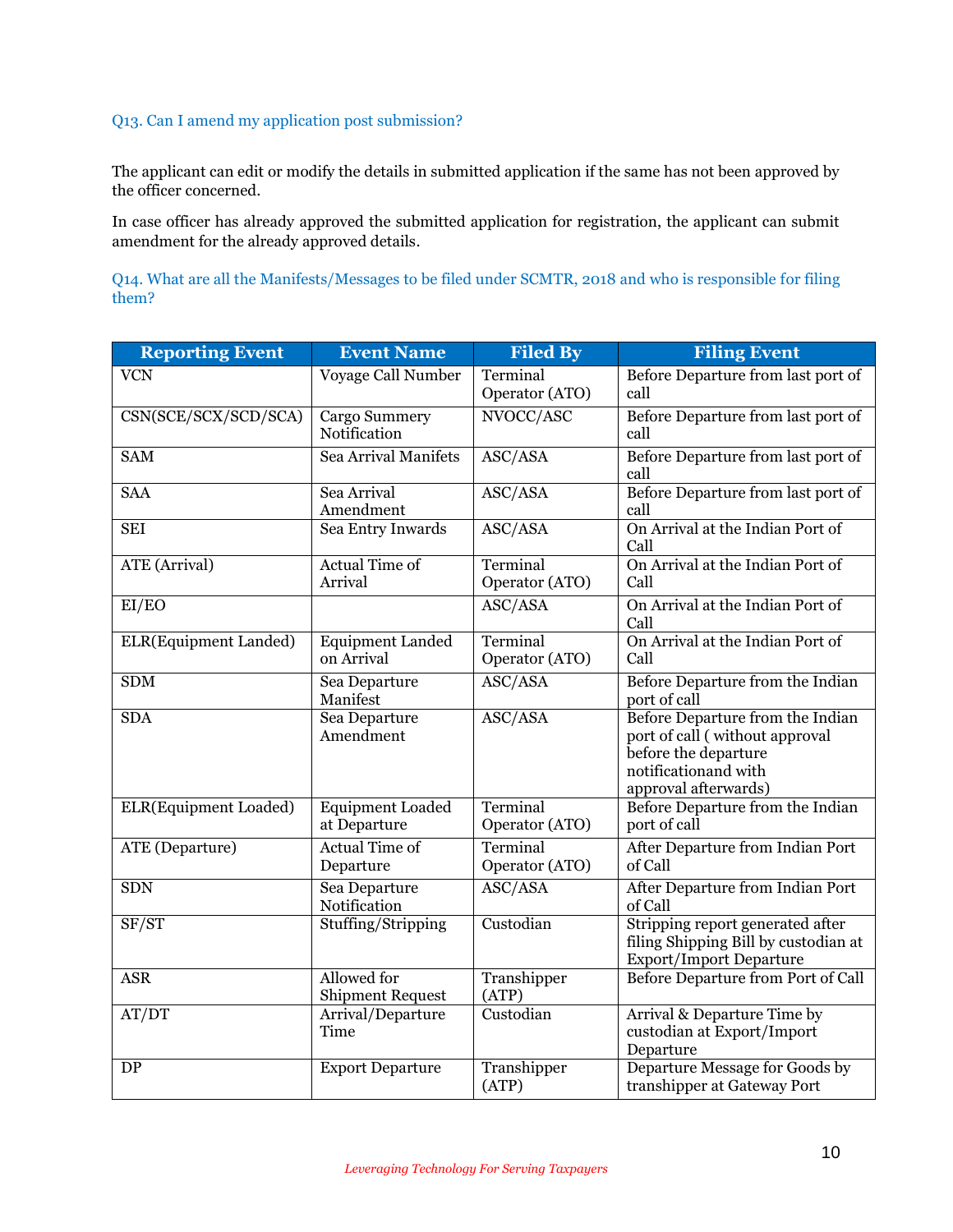| <b>Reporting Event</b> | <b>Event Name</b> | <b>Filed By</b>      | <b>Filing Event</b>                                         |
|------------------------|-------------------|----------------------|-------------------------------------------------------------|
| AR                     | Goods Arrival     | Transhipper<br>(ATP) | Arrival Message for Goods by<br>transhipper at Gateway Port |

## <span id="page-10-0"></span>Q15. What is the Electronic format and the structure of the manifest messages?

The manifests and other declarations under the SCMTR, 2018 will have to be submitted as a JSON file. Technical specifications of the same along with the description and format of every field have been given in the Message Implementation Guidelines (MIG). Sample JSON files for different messages have also been embedded in the respective MIGs.

## <span id="page-10-1"></span>Q16. What is the mechanism or mode for submission of the declarations under SCMTR 2018 by various stakeholders?

The Declaration is to be submitted to Customs by the declarant electronically through ICEGATE by using

- Simple Mail Transfer Protocol (SMTP) or
- $\checkmark$  Web upload

(For more details, refer Link: [https://icegate.gov.in/com\\_guideline.html\)](https://icegate.gov.in/com_guideline.html).

## <span id="page-10-2"></span>Q17. Do I get an acknowledgement on successful filing of declaration?

Every submission by the declarant will be acknowledged (either with success or with error codes).

## <span id="page-10-3"></span>Q18. What are the different types of validations by the Customs System for the submitted declarations? Is there a reference list for the various possible errors?

Each declaration will be validated by the Customs System for the consistency of its format and data integrity. The details of structural and data validations along with the list of Error Codes are available in the MIG document [\(https://www.icegate.gov.in/SeaManifestRegulation.html\)](https://www.icegate.gov.in/SeaManifestRegulation.html)

#### <span id="page-10-4"></span>Q19. What is Arrival Manifest?

The "Arrival Manifest" means an integrated declaration required to be delivered by an authorised carrier before or on arrival of, (i) the vessel carrying imported goods, export goods, or coastal goods or(ii) a train or a truck carrying imported goods or export goods.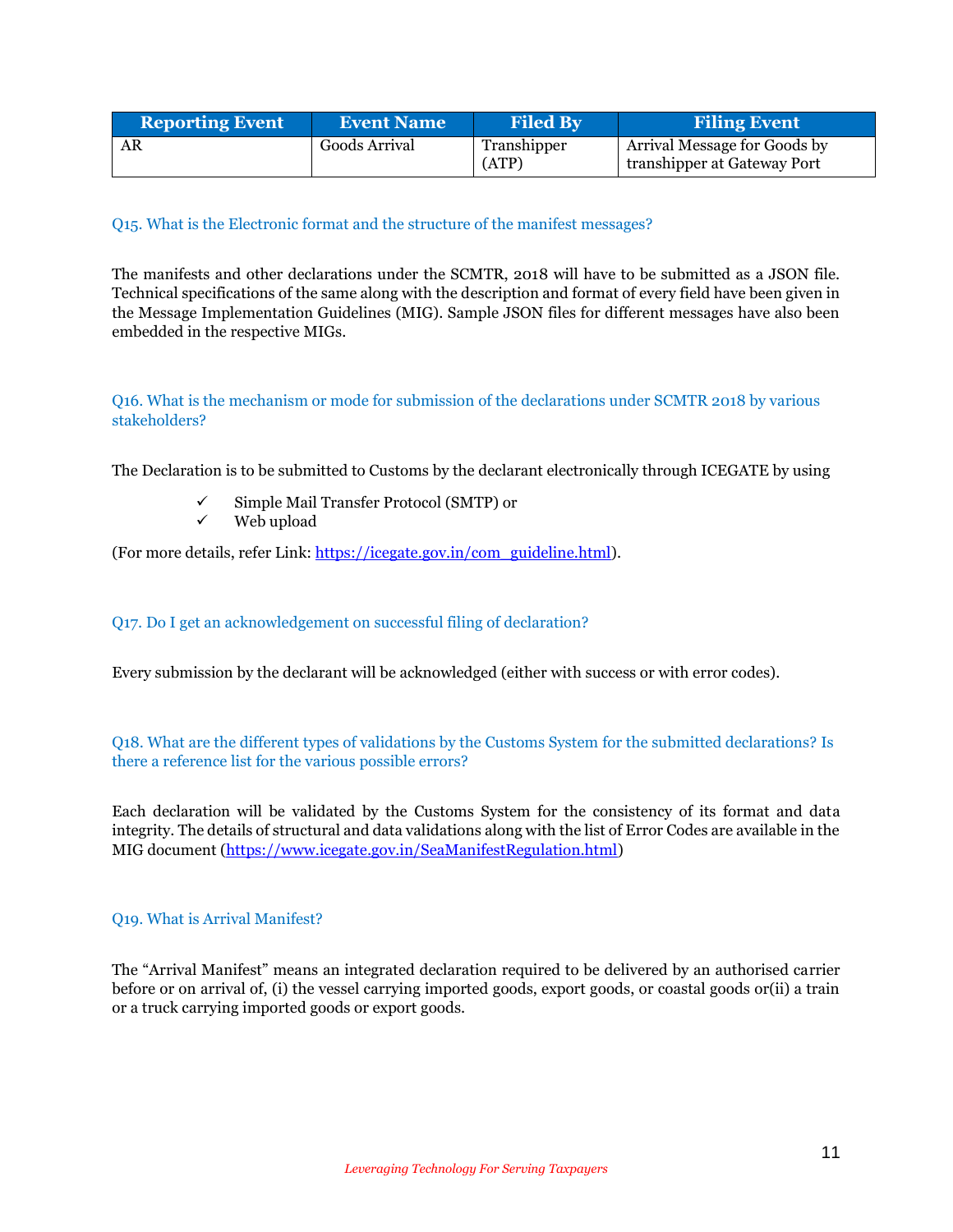## <span id="page-11-0"></span>Q20. What are the timelines for filing Sea Arrival Manifest (SAM)?

The general declaration and cargo declaration for SAM will be required to be filed before the vessel leaves the last port of call except for non-containerized cargo.

For non-containerized cargo SAM should be filed before arrival of vessel at the Indian port.

Application for entry inwards, vessel stores and crew/passenger list have to be submitted just before the arrival of the vessel at the port. This declaration will be referred to by the acronym SEI.

#### <span id="page-11-1"></span>Q21. What is the first step in the process of filing an arrival manifest?

While filing an arrival manifest, the Authorised Sea Carrier will be required to quote the Voyage Call Number (VCN) for the vessel, among other things. VCN is a unique number assigned for every voyage of any vessel by the respective port of call. Thus, VCN being the reference identifier for every voyage carrying goods into Indian ports, is a prerequisite for filing the arrival manifest.

<span id="page-11-2"></span>Q22. Once the VCN is available, will the arrival/departure manifest be required to be filed by the Authorised Sea Carrier as a single event?

Under the new Regulations, option is available with the Authorised Sea Carrier (ASC) to declare all the cargo in a single event as arrival/departure manifest.

ASC can also prepare the arrival/departure manifest by aggregating Cargo Summary Notification (CSN) filed separately by other Authorised Carrier.

#### <span id="page-11-3"></span>Q23. What is CIN and how is it generated?

**CIN is a unique identification number assigned by Customs System to every cargo declared. In order to account for every consolidation and segregation of cargo seamlessly, two types of CIN would get generated:**

#### **PCIN – Primary Cargo Identification Number**

It is the identification number assigned by Customs automated System to uniquely identify a cargo contained in single Transport Document ( like Bill of Lading) mentioning Actual Buyer and Seller in imports.

In exports, a PCIN corresponds to cargo covered under a single Shipping Bill. Having a PCIN for every cargo facilitates smooth filing of different declarations and removes duplicate filing effort, thereby simplifying the processes.

#### **MCIN – Master Cargo Identification Number**

Since multiple cargoes can get consolidated under a consolidated Bill of Lading (BL), MCIN is the identification number assigned by Customs automated System for all the cargo covered under a consolidated BL. Each MCIN will be an aggregation of multiple PCINs. Referring to an MCIN in any subsequent manifest would mean reference to all the underlying PCINs.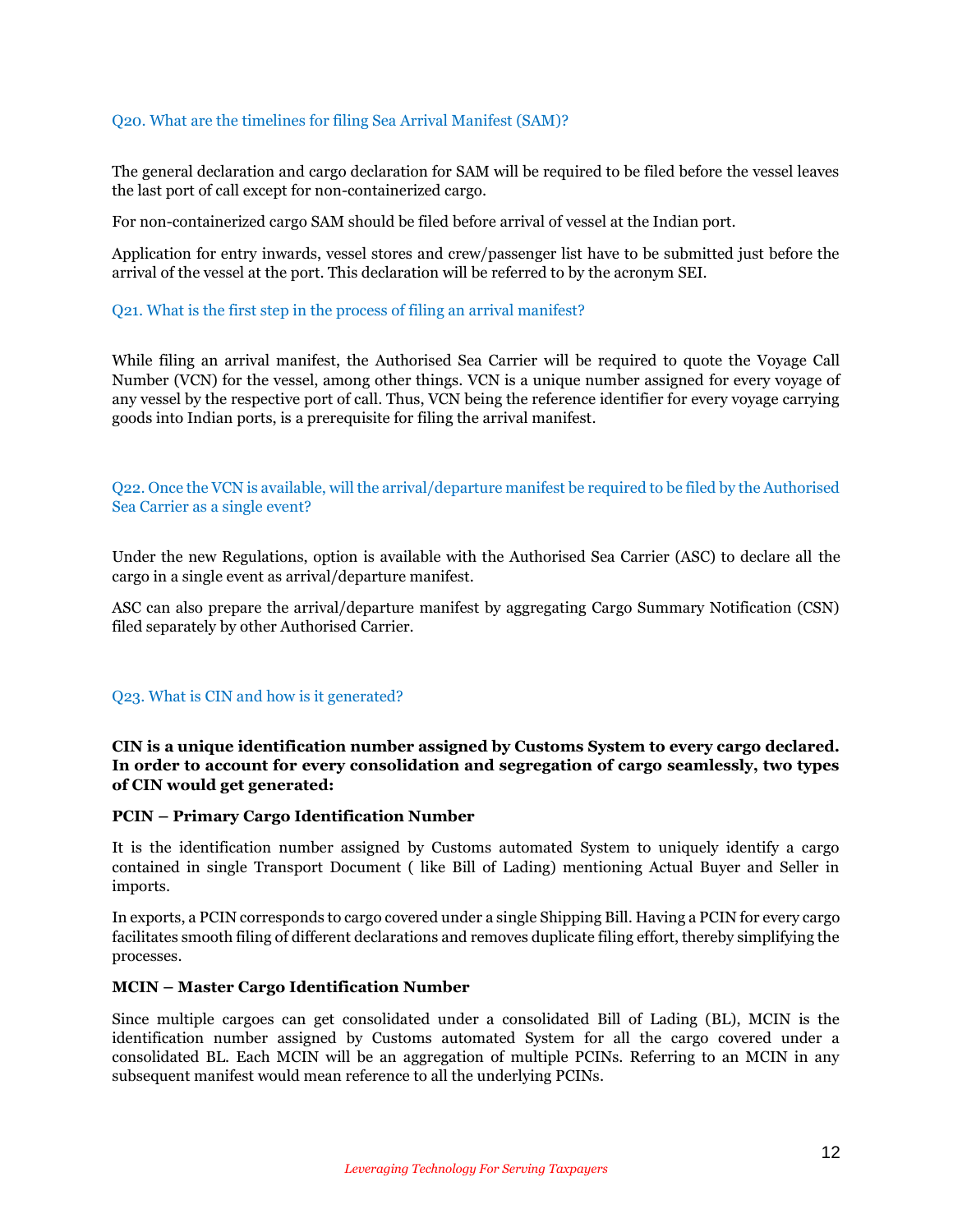### <span id="page-12-0"></span>Q24. What is Departure Manifest?

The "Arrival Manifest" means an integrated declaration required to be delivered by an authorised carrier before or on arrival of, (i) the vessel carrying imported goods, export goods, or coastal goods or(ii) a train or a truck carrying imported goods or export goods.

<span id="page-12-1"></span>Q25. What are the timelines for filing Sea Departure Manifest (SDM)? What is meant by Sea Departure Notification (SDN)?

SDM is the manifest required to be filed by Authorised Sea Carrier before departure of the vessel from any Indian sea port.

SDN is the declaration having final summary of the cargo actually carried by the vessel. SDN is filed by the Authorised Sea Carrier after the departure of the vessel within 24 hrs of the departure of the vessel for containerized cargo and 72 hrs for other cargo.

#### <span id="page-12-2"></span>Q26. What are the list of messages involved in Arrival and Departure Manifest filing?

The list of messages involved in this process are as follows:

- $\checkmark$  Sea Arrival Manifest Filing (SAM)
- $\checkmark$  Sea Arrival Manifest-Acknowledgement
- $\checkmark$  Sea Arrival Manifest Filing Amendment (SAA)
- $\checkmark$  Sea Arrival Manifest Amendment Acknowledgement
- $\checkmark$  Sea Departure Manifest Filing (SDM)
- $\checkmark$  Sea Departure Manifest Filing Acknowledgment
- $\checkmark$  Sea Departure Manifest Amendment Filing (SDA)
- $\checkmark$  Sea Departure Manifest-Amendment Acknowledgment
- $\checkmark$  Sea Departure Notification (SDN)
- $\checkmark$  Sea Departure Notification- Acknowledgment

The details are available in Message implementation Guidelines.

#### <span id="page-12-3"></span>Q27. Can the declarations (SAM and SDM) be amended after filing? What are the timelines for the same?

Both SAM and SDM can be amended after filing.

In case of SAM, amendments will not require any approval by the Customs officer if filed within following timelines:

- Short Haul Voyage (expected arrival less than 48 hrs) 6 hrs before expected arrival
- Medium Haul Voyage (expected arrival  $48 96$  hrs) 24 hrs before expected arrival
- Long Haul Voyage (expected arrival after 96 Hrs) 48 hrs before expected arrival

If the amendments are filed beyond the above timelines, they will require approval by the proper officer. Such amendment approval will be given online.

In case of SDM, the amendment can be filed any time before SDN is filed.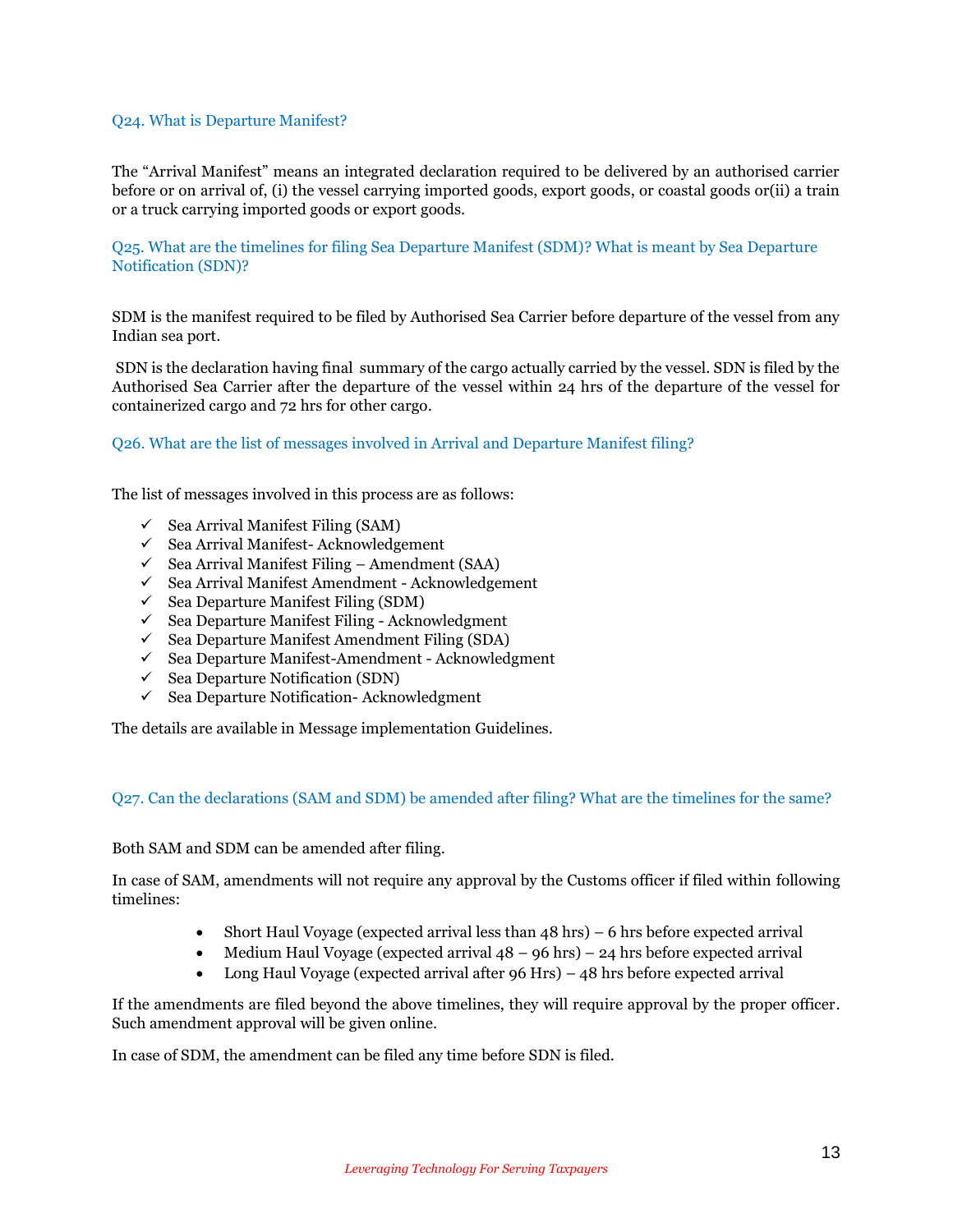## <span id="page-13-0"></span>Q28. What will happen if declaration is not provided to Customs within prescribed timelines?

Regulation 13 provides for a penalty which may extend to rupees fifty thousands for contravention of any provisions of these regulations.

#### <span id="page-13-1"></span>Q29. Do I need to declare details pertaining to empty containers in my manifest?

Yes, empty containers will also have to be declared in the manifest as a part of equipment details with equipment status as Empty.

## <span id="page-13-2"></span>Q30. What is CSN and who can file it?

CSN stands for Cargo Summary Notification. It is the declaration filed with Customs regarding the details of cargo covered under a Transport Document (viz. Bill of Lading). The CSN can be filed by any notified party including Freight forwarders, NVOCC, consolidator etc. who are party to that Transport Document. On successful submission of this declaration, a unique CSN number would be generated that will act as a reference number for the next declaration by the consolidator or the vessel operator (VOA).

## <span id="page-13-3"></span>Q31. Once the CSNs are filed by the respective parties, who will be responsible to file the arrival manifest?

Under the new Regulations, the responsibility to file the arrival manifest lies solely on the Authorized Sea Carrier, i.e. the vessel operator or the VOA. The vessel operator, however, can reference the previous CSN declarations, if any, filed by the consolidators for the cargo being undertaken in a voyage.

<span id="page-13-4"></span>Q32. Where can I find the guidelines and technical document on the Cargo Summary Notification and the Arrival Manifest?

The technical guidelines including the Message Implementation Guidelines (MIG) are available on the ICEGATE website [\(https://www.icegate.gov.in/SeaManifestRegulation.html\)](https://www.icegate.gov.in/SeaManifestRegulation.html).

#### <span id="page-13-5"></span>Q33. Can the CSN be filed only by the other notified parties like freight forwarder or consolidator?

A CSN can be filed not just by the other notified parties but also by the vessel operator. A vessel operator can file CSNs for every transport document if it has the necessary details and just refer the CIN numbers in the final arrival manifest.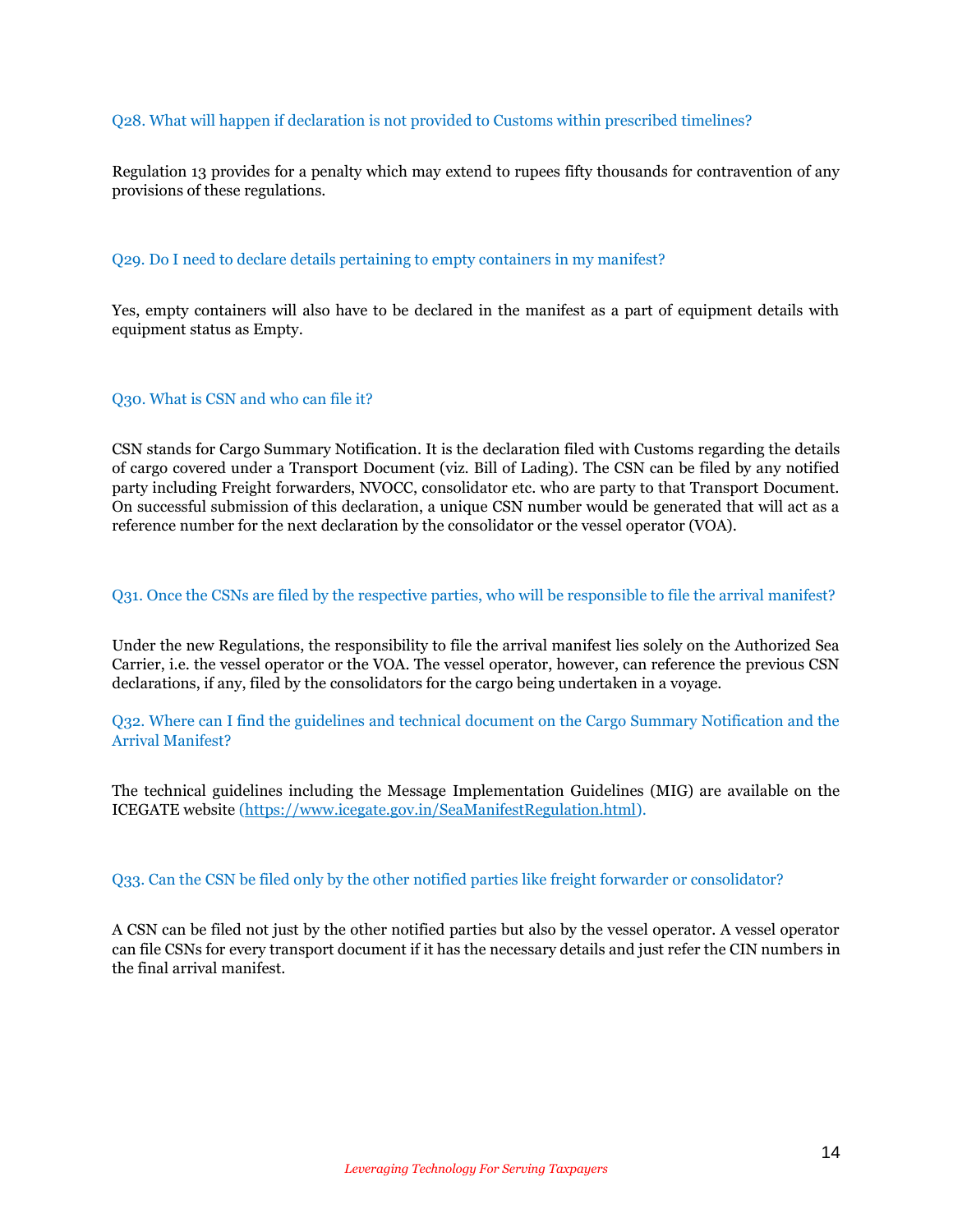## <span id="page-14-0"></span>Q34. Can I get an illustration on arrival reporting under SCMTR, 2018 which comprises of one freight forwarders and one vessel operator?

- A. The Vessel operator will apply for VCN (Voyage Call Number) which will be assigned by port authorities
- B. CSN can be filed by the Freight forwarder by quoting just the Master BL issued by the vessel operator and giving details of the House BL issued by him to the importer/exporter. A PCIN would be generated by the Customs Automated System and communicated to the Freight forwarder for the cargo covered in the House BL.
- C. Alternatively, Vessel operator can also file CSN if details have been provided by the Freight forwarder.
- D. The CSN Numbers can be given to the vessel operator who will file the Sea Arrival Manifest.
- E. MCIN will be generated against the master Bill of Lading declared by the vessel operator.

<span id="page-14-1"></span>Q35. In case of the same information being furnished by different stakeholders, say a freight forwarder and the vessel operator, which one will be considered?

A CIN Number is assigned to cargo covered under a BL primarily so that it can directly be referred by the next level consolidator. Once the cargo levels details have been furnished for a BL by the concerned freight forwarder, the consolidator or the vessel operator will not be able to give details for the same BL again.

## <span id="page-14-2"></span>Q36. Is CSN filing by freight forwarders or consolidators a mandatory requirement for filing the Arrival Manifest?

A CSN is only a facilitative measure using which the freight forwarder or the consolidator having the actual details of the cargo (or the B/L) can file the declaration directly with Customs without having to share these with any other entity including the vessel operator. However, the freight forwarder is at liberty to not file the CSN and provide all the necessary cargo details to the vessel operator to directly file in the arrival/departure manifest.

<span id="page-14-3"></span>Q37. Who will file declarations in case the vessel is being operated by different slot operators under a "vessel sharing agreement"?

The person obligated to act as a Vessel operator under the commercial contract will also act as the Authorized Sea Carrier for the purpose of filing Arrival and Departure manifests.

#### <span id="page-14-4"></span>Q38. What is Transhipment under Regulation 7?

Transhipment under the Regulation 7 refer to any movement of Customs cargo between two Customs areas.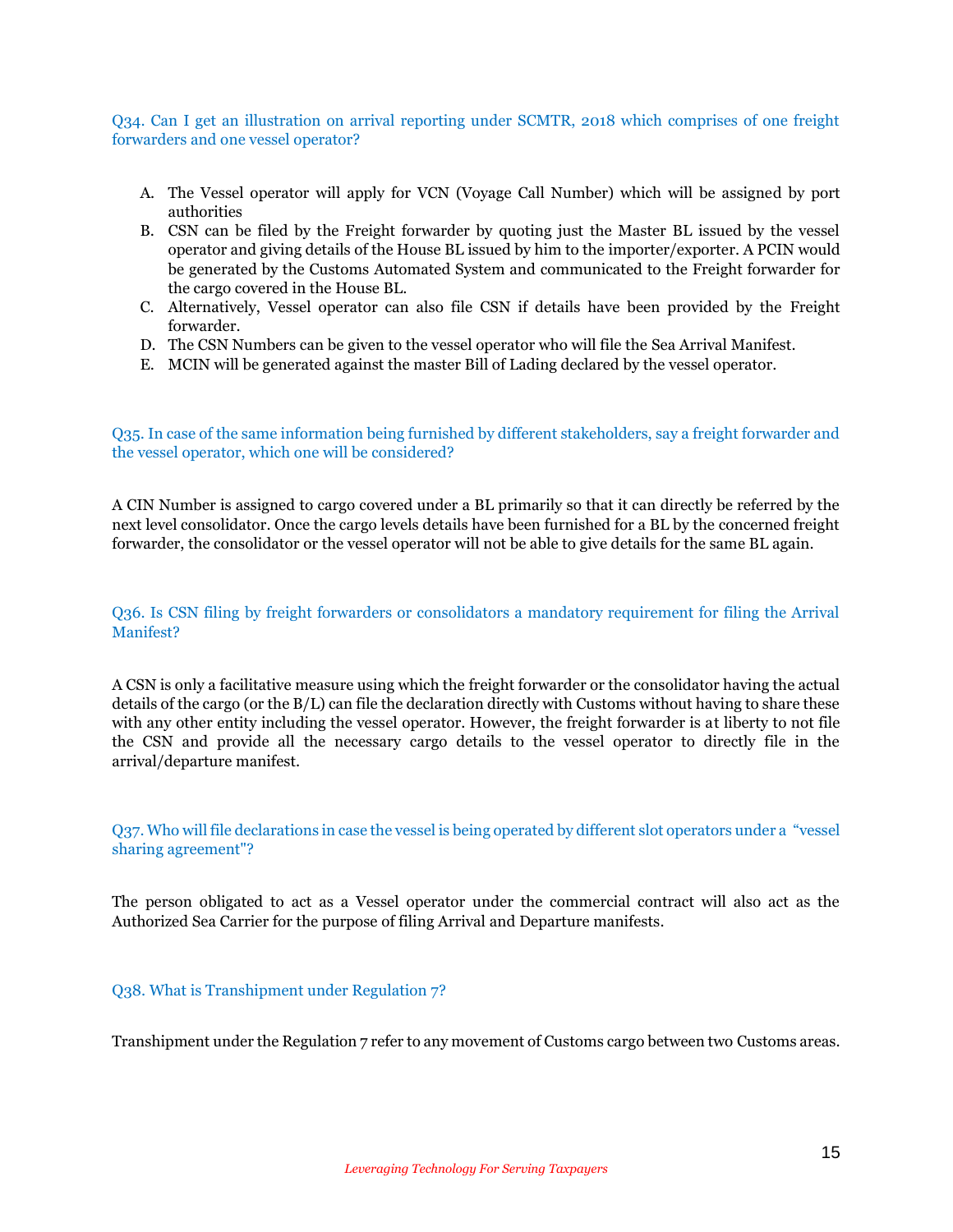### <span id="page-15-0"></span>Q39. Who is a Transhipper? What are the responsibilities of a Transhipper?

The person responsible for the movement of the import/export goods within India is a Transhipper. There would be only one authorized Transhipper responsible throughout the movement of the transhipped cargo, irrespective of the modes of transport. The Transhipment Bond will also be executed by the authorized Transhipper. For filing declarations under the new regulations, a transhipper should get registered in the category of ATP. Pl refer answers to Q No 2 to 7 for details on registration and application process.

<span id="page-15-1"></span>Q40. If an entity is working as a Custodian as well as a Transhipper, does the entity need to take multiple registrations?

There are different manifests/declarations required to be filed by Transhipper and Custodians. If a Custodian is acting as a Transhipper, while the ICEGATE registration or ICEGATE ID will remain the same, two different applications will have to be made under the category as ACU and ATP.

### <span id="page-15-2"></span>Q41. What is the procedure for transhipment of goods?

The authorized transsshipper will have to file arrival and departure manifests for every stage of the inland movement of the cargo. The manifests pertaining to the transhipment are labelled as Customs Inland Manifest (CIM) – Arrival (AR)/ Departure (DP).The manifest will have to be filed for every vehicle (truck/train) carrying the cargo upto and between inland customs areas.

#### <span id="page-15-3"></span>Q42. When CIM is required to be filed?

The authorized carrier will have to file arrival and departure manifests before departure and upon arrival of the conveyance at the respective Customs areas.

## <span id="page-15-4"></span>Q43. Do the stakeholders need to provide the entire data afresh in subsequent transhipments or the information provided in the manifest covering the earlier leg of the cargo movement can be referenced to?

While a declaration will have to be filed before departure and upon arrival of the conveyance at the respective Customs areas, the declarant will be able to link the declarations made in the previous manifests for every cargo using the cargo identification number (CIN) assigned to the cargo.

<span id="page-15-5"></span>Q44. Is there requirement of executing a fresh bond for carrying imported of export goods during in-land movement?

No fresh bond is required to be executed.

However, the person responsible for the movement of the import/export goods within India may execute a National Transshipment Bond which is managed by Customs Automated Systems.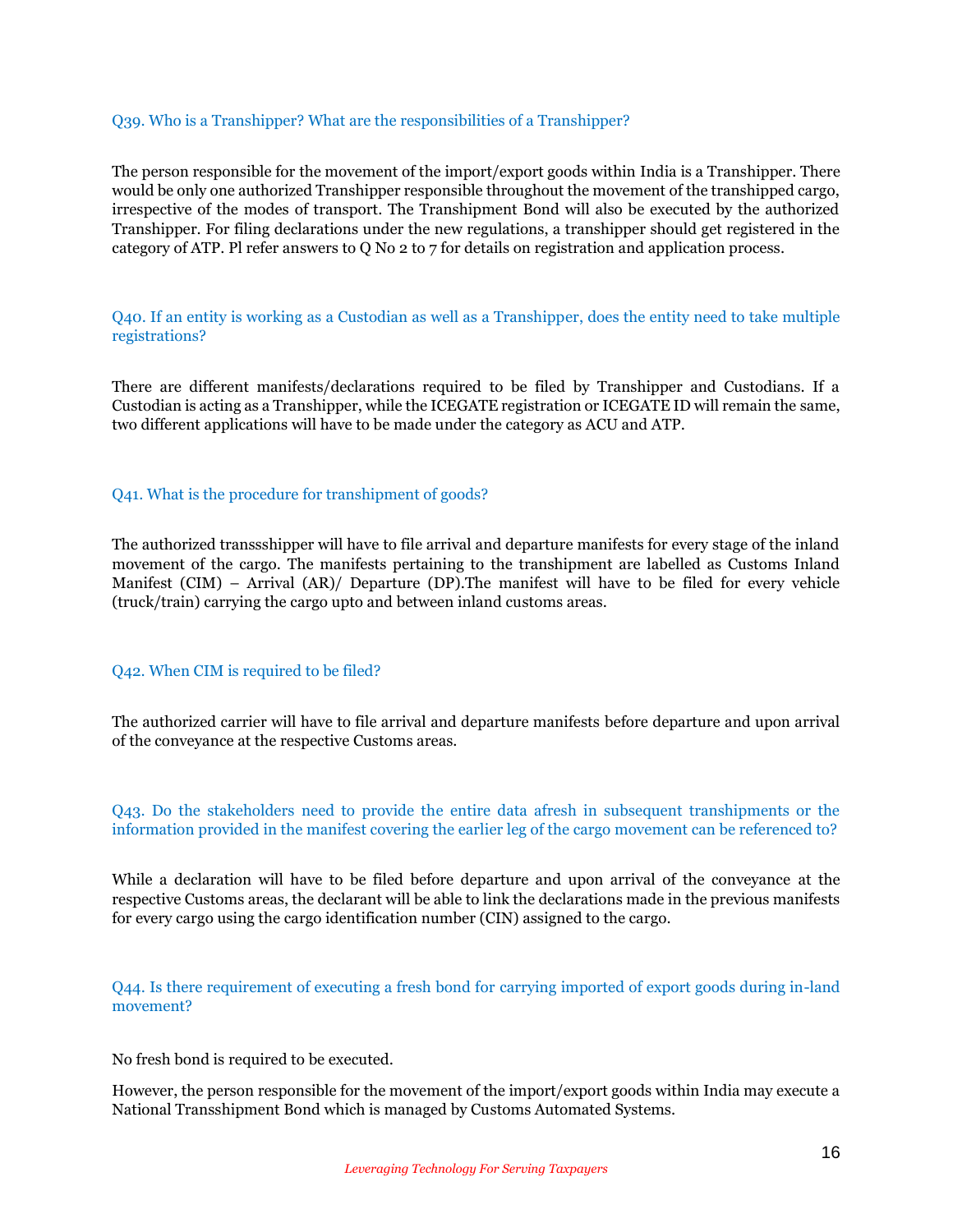## <span id="page-16-0"></span>Q45. What are the responsibilities of an Authorised carrier in case of transshipment of goods?

Authorised Carrier shall file a Departure/Arrival manifest in prescribed form for imported or export goods in terms of Regulation 7.

#### <span id="page-16-1"></span>Q46. What are other declarations to be filed to comply with the requirements under SCMTR?

Stuffing and stripping reports are required to be filed electronically by the Custodians including Terminal Operators wherever the cargo is being segregated or stuffed in different containers. Custodians can submit these declarations through the ICEGATE MFTP with ICEGATE ID.

In case any Custodian has not on-boarded the ICEGATE MFTP, they can approach the concerned System Manager of Customs for forwarding the prescribed application to ICEGATE.

Stuffing (SF) and Stripping (ST) messages will be filed for every equipment (container) giving the PCINs/MCINs being stuffed into or stripped out of that container. Additionally, Custodians will also have to file notifications of actual time of arrival and departure of conveyance (ATE/ELR for Terminal Operators and AT/DT for other Custodians). Message structure is available in Message Implementation Guidelines.

#### <span id="page-16-2"></span>Q47. Is there any field in the Manifest for identification of cargo pertaining to AEO importer/exporter?

The new manifest format also includes declaration of the IEC/PAN of importer/exporter. This will enable the Customs System to identify the AEO clients and accord facilitation in terms of extant provisions.

#### <span id="page-16-3"></span>Q48. Is there any relaxation for AEO status holders operating as an entity under SCMTR?

As per Regulation 3 (1A), AEO is not required to furnish any Bank Guarantee while other entities need to furnish Bank Guarantee for an amount of Rupees Ten Lakhs. Further AEO has the facility of extended period of registration after initial three years.

## <span id="page-16-4"></span>Q49. Is there any simple data entry tool/utility available to prepare the declarations in the specified format?

The declarants are free to use their own IT infrastructure or any other private software for preparing and filing the required declarations.

However, simple data entry utilities have also been made available on the ICEGATE website [\(https://www.icegate.gov.in/SeaManifestRegulation.html\)](https://www.icegate.gov.in/SeaManifestRegulation.html) which can be used to generate message files in the required JSON format.

The file can then be signed digitally and sent through designated channels. In addition to the above, a free digital signing utility is also available on ICEGATE website for the benefit of the users. [\(https://www.icegate.gov.in/digitalSign/digitalSign.html\)](https://www.icegate.gov.in/digitalSign/digitalSign.html).